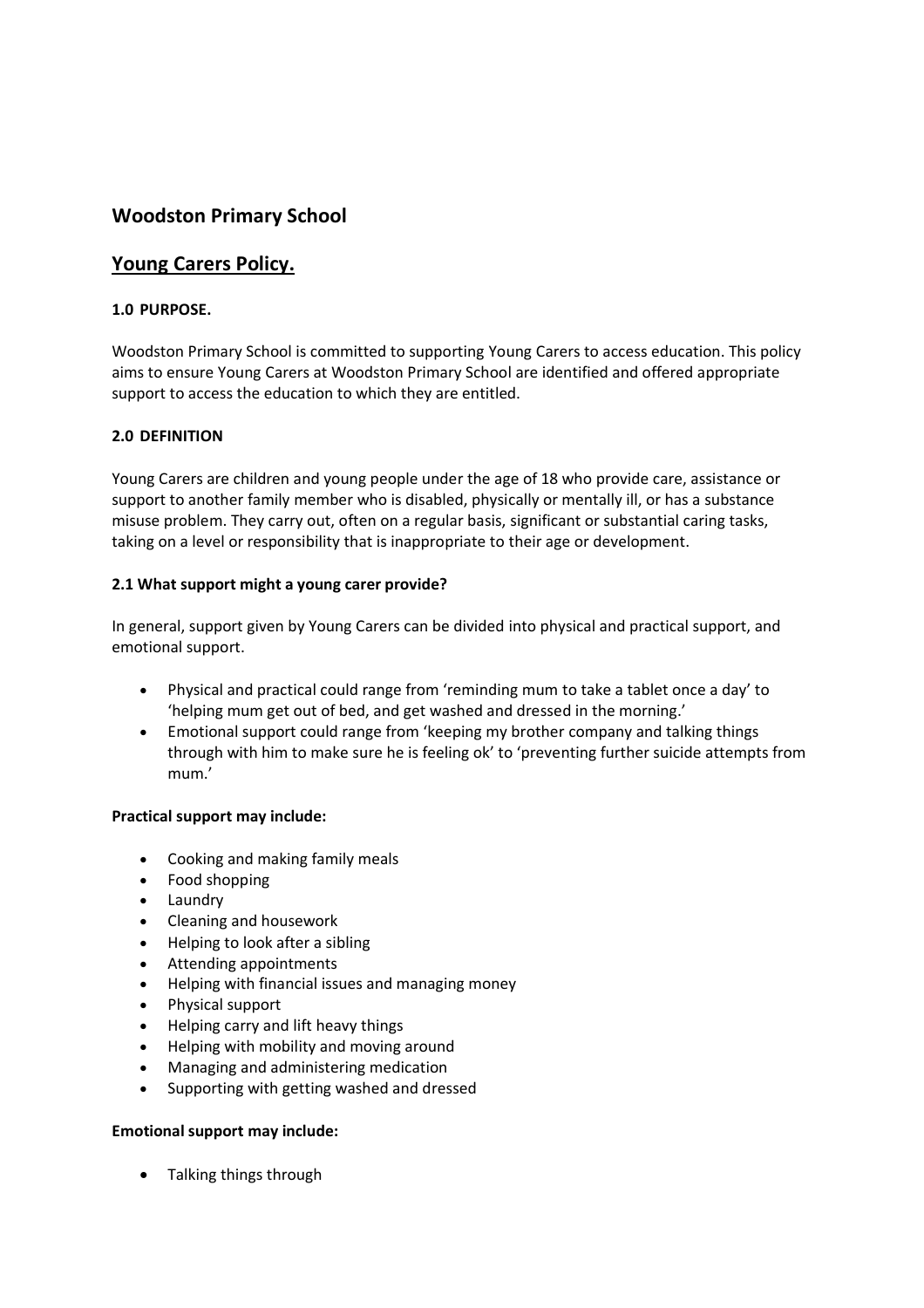- Listening
- Reassuring the person cared for and reassuring siblings
- Worrying
- Keeping family members safe
- Helping the cared for person to feel calm
- Keeping the cared for person company and making sure they are ok.

### **3.0 POSSIBLE EFFECT ON EDUCATION**

Woodston Primary School acknowledges that there are Young Carers among its pupils, and that being a young carer can have an adverse effect on a young person's education. Because of their responsibilities at home, a young carer might experience:

- Being late or absent due to responsibilities at home
- Concentration problems, anxiety or worry in school
- Emotional distress
- Tiredness in school
- Lack of time for homework
- Poor attainment
- Physical problems such as back pain from lifting
- False signs of maturity, due to assuming adult roles
- Behavioural problems (taking out their anger or frustration)
- Lack of time for extra-curricular activities
- Isolation, feeling embarrassed or worried to take friends home
- Limited social skills
- **Bullving**
- Feeling that no-one understands and that no support is available
- Low self-esteem

It also might be difficult to engage the parents of Young Carers (due to fears about child being taken into care, fears about their condition being misunderstood or their parenting skills being called into question). Parents may be unable to attend parents' evenings.

### **4.0 SUPPORT OFFERED**

Woodston Primary School acknowledges that Young Carers may need extra support to ensure they have equal access to education. Through this policy, we want to communicate that Young Carers' education is important.

A Young Carers Champion will be appointed and they will be the main contact for the Young Carers in the school. The Young Carers Champion will meet with the Young Carers on a regular basis and will liaise with relevant colleagues and agencies with the consent of the Young Carer and parent.

### **4.1 Woodston Primary School will:**

- Provide Young Carers with opportunities to speak to someone in private, and will not discuss their situation in front of their peers.
- Appreciate that Young Carers will not discuss their family situation unless they feel comfortable. The young person's caring role will be acknowledged and respected.